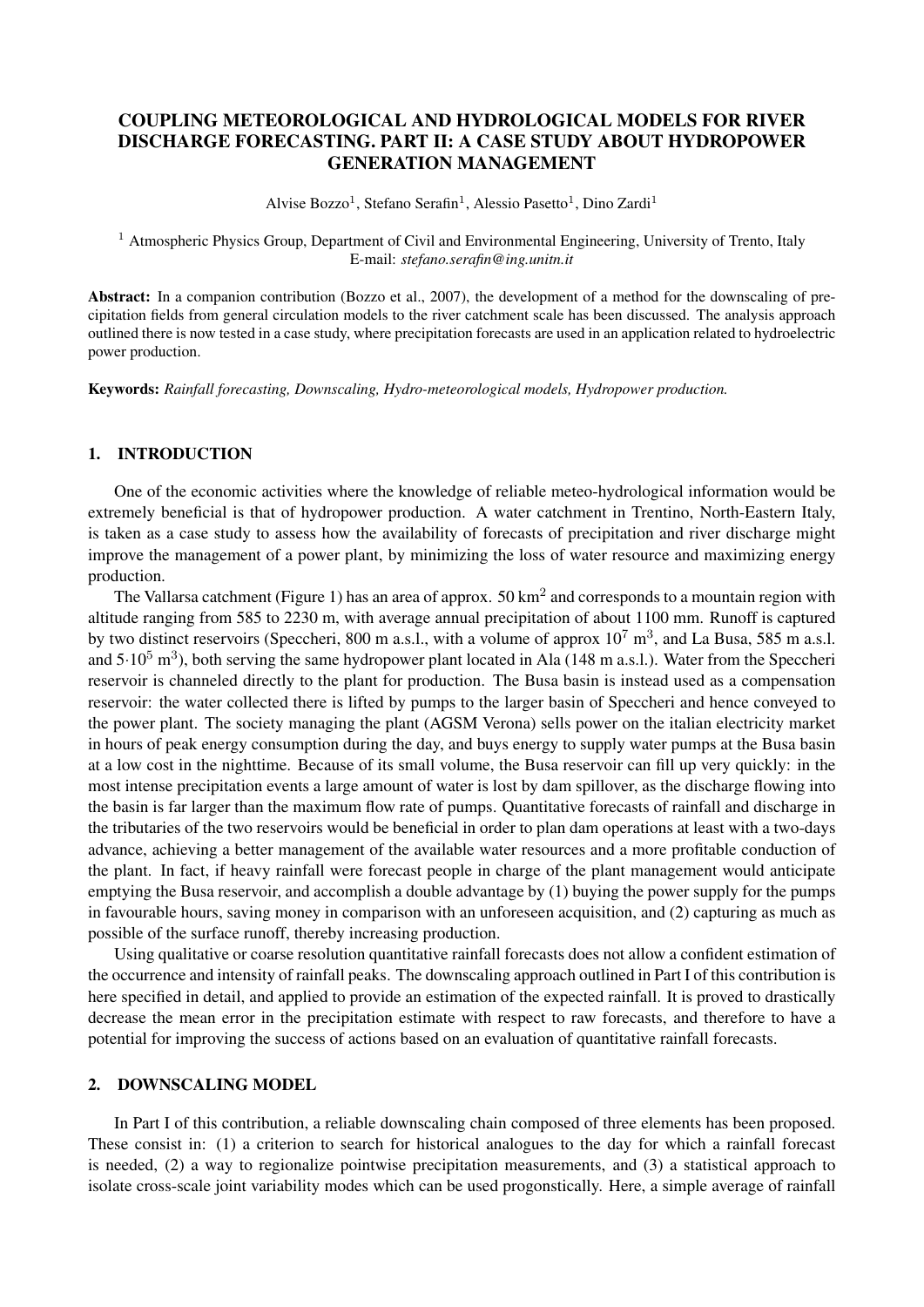measurements from the rain gauges available in the Vallarsa basin is used as an alternative to spatialization by kriging to form the predictand data. Some more detail about the two other steps is provided below.

#### 2.1 Teweles-Wobus analogue search (TWS)

This method is widely used in downscaling techniques based on an analogue search approach when gridded weather analyses are available. The TWS score between the target day (denoted by the subscript 0) and any other day (denoted by the subscript  $k$ ) is given by:

$$
TWS_k = \frac{\sum_{n=1}^{N} |g_k(x_n)| + \sum_{m=1}^{M} |g_k(x_m)|}{\sum_{n=1}^{N} |G_k(x_n)| + \sum_{m=1}^{M} |G_k(x_m)|}
$$
(1)

$$
g_k(x_i) = [P_0(x_{i-1}) - P_0(x_{i+1})] - [P_k(x_{i-1}) - P_k(x_{i+1})]
$$
\n(2)

$$
G_k(x_i) = \max\{[P_0(x_{i-1}) - P_0(x_{i+1})], [P_k(x_{i-1}) - P_k(x_{i+1})]\}\
$$
\n(3)

where  $N$  and  $M$  are respectively the number of gridpoints where a meriodional and zonal pressure gradient can be evaluated, and the index  $i$  in equations (2) and (3) denotes meridional or zonal differences accordingly. P can be either sea level pressure or geopotential height at a given isobaric surface. Low scores (close to 0) are verified for fields where gradients at every grid point have the same sign and are similar in absolute value, while high scores (close to 2) denote fields with opposite gradients.

#### 2.2 Downscaling: Canonical Correlation Analysis (CCA)

Following Bretherton et al. (1992), CCA has been used to find a cross-scale prognostic relationship, after a preliminary approximation of the predictor and predictand datasets by an expansion on their principal components, as suggested by Barnett and Preisendorfer (1987). Let us denote the large scale predictor field and the local scale precipitation field as  $S(n, p)$  and  $T(n, q)$  respectively, where S and T contain data at n times from  $p$  gridpoints and  $q$  raingauges. The cross-covariance matrix between the two fields is defined as  $\mathbf{C_{ST}}(p,q) = \mathbf{S^tT}$ , while the covariance matrices of S and T are  $\mathbf{C_{SS}}(p,p) = \mathbf{S^tS}$  and  $\mathbf{C_{TT}}(q,q) = \mathbf{T^tT}$ respectively (the apex t denotes the matrix transpose operation).

The Singular Value Decomposition (SVD) of any matrix  $\mathbf{A}(p,q)$  consists in finding  $\mathbf{U}(p,m)$ ,  $\mathbf{\Sigma}(m,m)$  and  $V(q, m)$  such that  $A = U\Sigma V^t$  (the decomposition always exists if A is non-singular). Canonical Correlation Analysis is performed by forming  $M = C_{SS}^{-1/2} C_{ST} C_{TT}^{-1/2}$  and carrying out its SVD,  $M = U\Sigma V^t$ .  $\Sigma$ is a square diagonal matrix containing the eigenvalues of the CCA decomposition in decreasing order. U and  $V$  are two bases in the phase spaces where  $S$  and  $T$  are cast, and contain the modes of joint variability between the two datasets sorted in order of decreasing cross-correlation coefficient. Canonical Correlation (spatial) Patterns (CCP) of the predictor and predictand can be defined respectively as  $P(p, m) = C_{SS}U$ and  $\mathbf{Q}(q, m) = \mathbf{C_{TT}}\mathbf{V}$ , while their Time Expansion Coefficients (TEC) are respectively  $\mathbf{A}(n, p) = \mathbf{S}\mathbf{U}$  and  ${\bf B}(n,q) = {\bf TV}$ . The original data can be recovered as  ${\bf S} = {\bf AP^t}$  and  ${\bf T} = {\bf BQ^t}$ .

Suppose that CCA on coupled sets of historical data S and T lead to the identification of the CCPs (P and Q) and TECs (A and B). Then the TECs of the first mode,  $a_{1(n,1)}$  and  $b_{1(n,1)}$ , can be related with a simple linear model:  $b_1 = \alpha a_1 + \epsilon$ . It can be proved that the least square estimate of  $\alpha$  is the eigenvalue  $\Sigma_{11}$ . If a forecast for the predictor variable is available, s, then its TEC is obtained from its projection on the first CCP:  $a = sp_1^t$ . By linear regression  $b = \Sigma_{11}a$ ; the predictand field may then be estimated as  $t = bq_1 = \Sigma_{11}sp_1^tq_1$ . To generalize: if  $m > 1$  couples of CCPs are considered, then a forecast for the predicted variable can be provided as:

$$
\mathbf{t} = \mathbf{s} \tilde{\Sigma} \tilde{\mathbf{P}} \tilde{\mathbf{Q}}^{\mathbf{t}} \tag{4}
$$

where  $\Sigma$ , P and Q are known from calibration, and the  $\sim$  symbol denotes matrices truncated to the leading variability modes, i.e. with  $m < \min(p, q)$ . In the Barnett and Preisendorfer (1987) method, the calibration is performed replacing the raw predictor data with a PCA approximation. Principal Component Analysis is a technique which allows to isolate the main modes of variability of a single dataset, by analizing the eigenvalue spectrum of its covariance matrix. It can be used to approximate a dataset by considering only the modes which provide the greatest contribution to its variance, thereby removing spurious variability.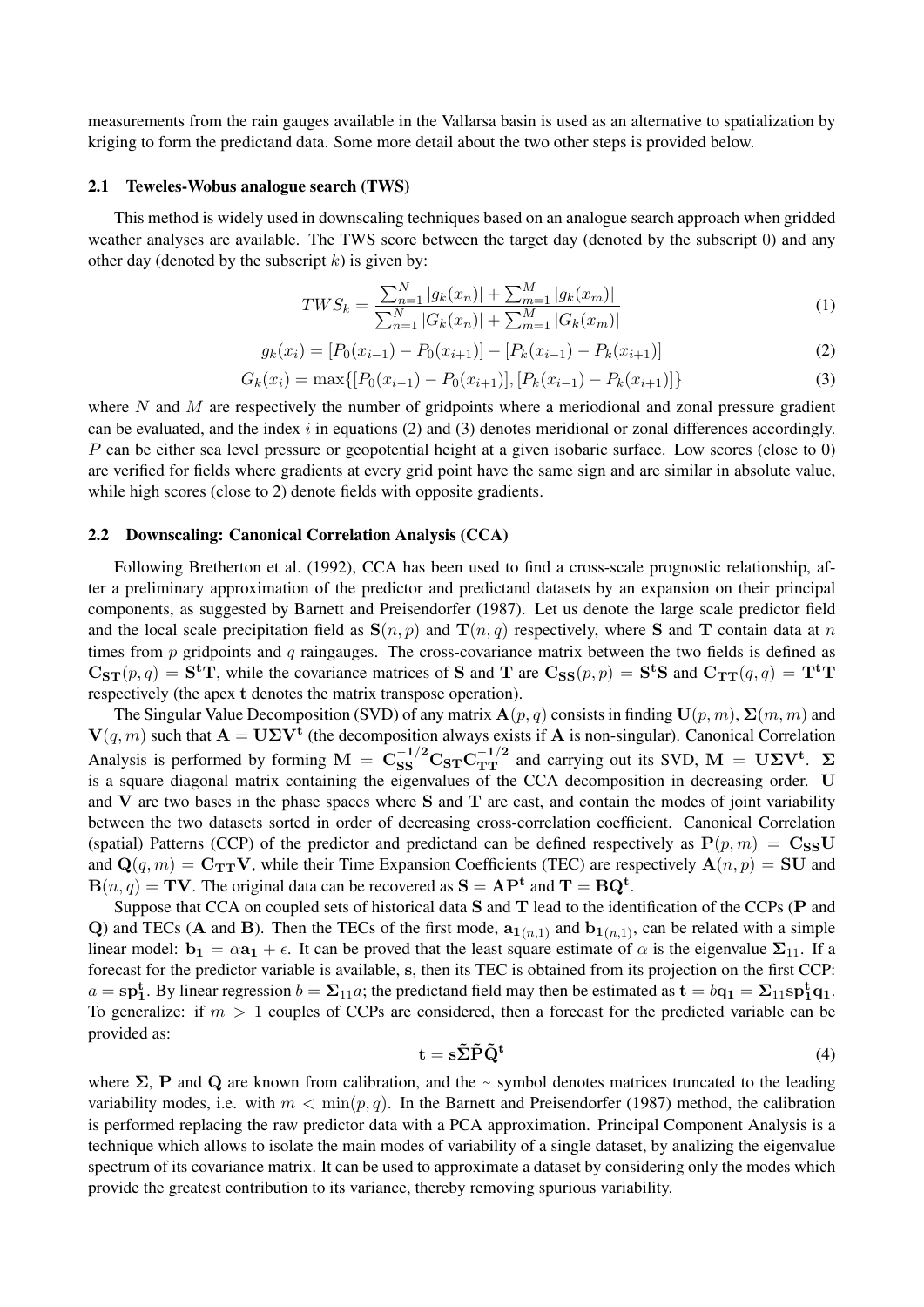

Figure 1: Left to right: location of Trentino in Northern Italy; location of the Vallarsa basin in Trentino; sketch of the Speccheri-Ala hydropower plant.



Figure 2: Left: rainfall observations (green bars) versus raw precipitation forecasts (blue bars) and downscaled precipitation forecasts (black bars). Right: mean error of raw (red line) and downscaled (green line) precipitation forecasts; differences (observation - forecast) are displayed.



Figure 3: Precipitation in the Vallarsa region and total inflow in the Busa reservoir: observations (cyan bars and red line) versus downscaling simulations (black bars and blue line).